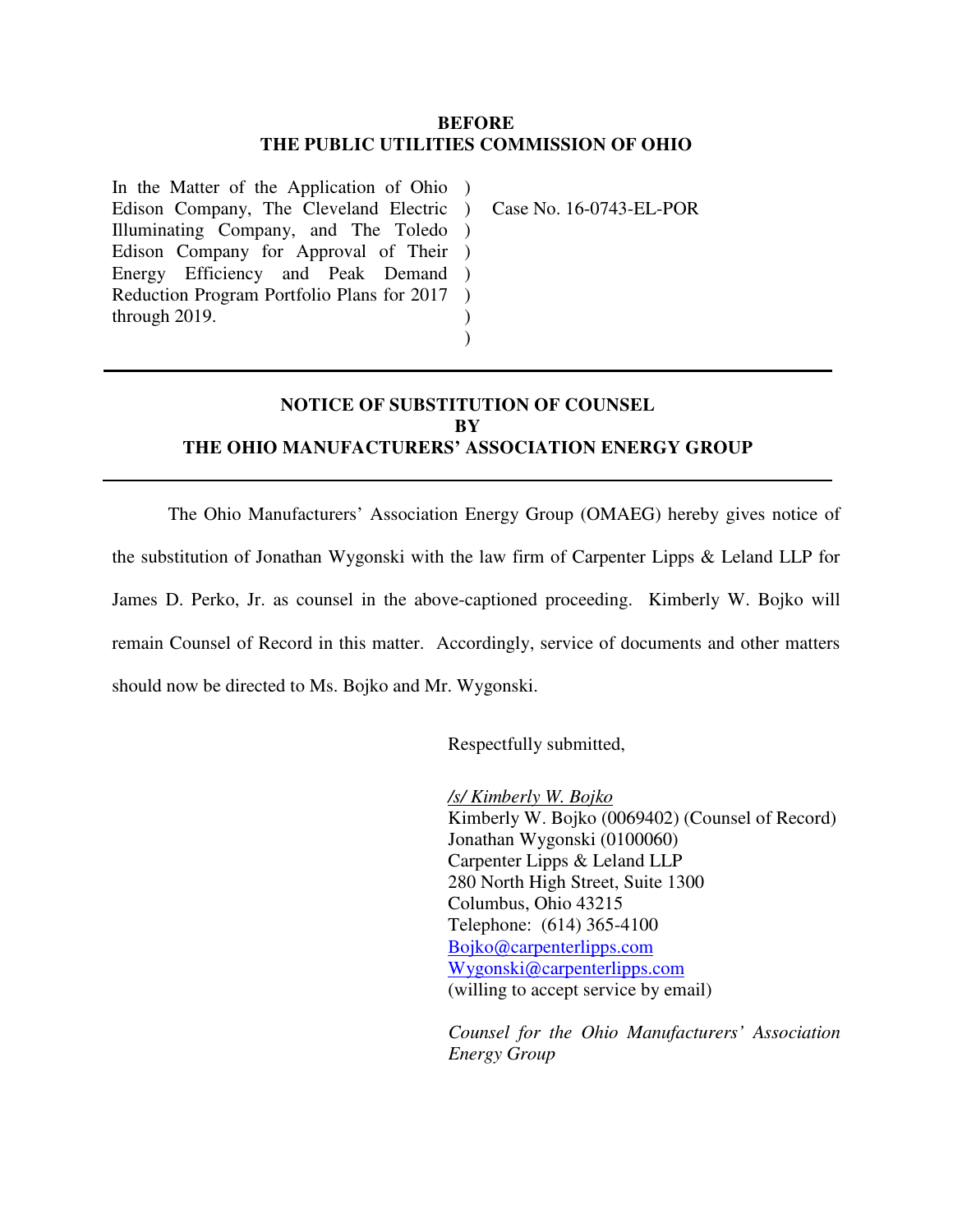## **CERTIFICATE OF SERVICE**

 The Public Utilities Commission of Ohio's e-filing system will electronically serve notice of the filing of this document on the parties referenced on the service list of the docket card who have electronically subscribed to the case. In addition, the undersigned hereby certifies that a copy of the foregoing document also is being served via electronic mail on March 8, 2021 upon the parties listed below.

> /s/ *Kimberly W. Bojko* Kimberly W. Bojko

*Counsel for the Ohio Manufacturers' Association Energy Group* 

edanford@firstenergycorp.com bknipe@firstenergycorp.com KJKLaw@yahoo.com mrgladman@jonesday.com stostado@jonesday.com tdougherty@theoec.org mleppla@theoec.org jfinnigan@edf.org rkelter@elpc.org swilliams@nrdc.org christopher.healey@occ.ohio.gov John.Jones@ohioattorneygeneral.gov mwarnock@bricker.com dborchers@bricker.com dparram@bricker.com rdove@keglerbrown.com joliker@igsenergy.com callwein@keglerbrown.com Lauren.augostini@puco.ohio.gov paul@carpenterlipps.com mkurtz@BKLlawfirm.com kboehm@BKLlawfirm.com jkylercohn@BKLlawfirm.com